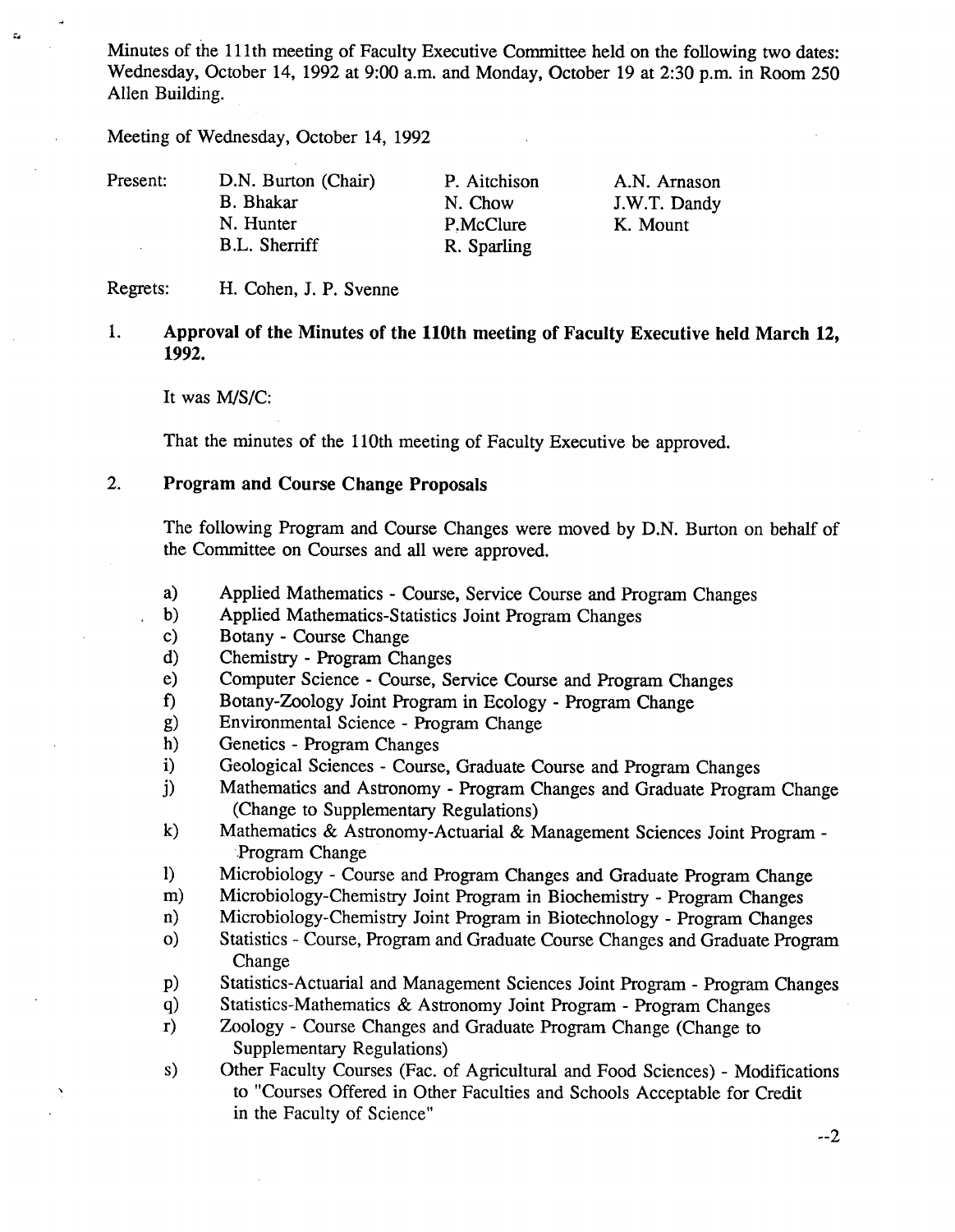#### $3.$ **Committee on Student Standing Motion**

Dr. Burton moved the following motion on behalf of the Committee on Student Standing

"That students who have deferred examinations be included among those eligible for Dean's Honor List designation." **Carried** 

#### **Selection of Science Award Winners**  4.

The following awards were M/S/C:

#### **Dr.** A.W. **Hogg Scholarship (formerly the Alumni Association Scholarship)**

**CHARTRAND, Rick #6206159** 

## **Dr. Maxwell S. Rady Scholarship in Science**

Shared equally amongst the following:

| <b>HOSFIELD, David</b> | #6304042 |
|------------------------|----------|
| <b>STEWART, Iain</b>   | #6302193 |
| TINCKAM, Kathryn       | #6210532 |

**University Women's Club of Winnipeg Undergraduate Scholarship in Science** 

# **MITCHLER, Patricia #6303668**

The terms for the award state that the award should be given to the female student with highest standing in Year 2, and that the scholarship cannot be held with Isbister or other awards given solely in consideration of academic attainment. The Faculty Executive, after a good deal of discussion, decided to award the scholarship on the basis of highest standing, taking into consideration the awards that are in its power to approve.

Dean Burton to pass on to the Awards Office the Faculty Executive concerns with regard to the terms of reference for this award. (This has been done.--memo to P. Dueck, dated October 15, 1992)

### **Rosabelle Searle Leach Scholarship**

Shared equally amongst the following:

| PROBER, David             | #6400377 |
|---------------------------|----------|
| <b>SCHACHTER, Melanie</b> | #6404289 |

 $\epsilon$  .

A.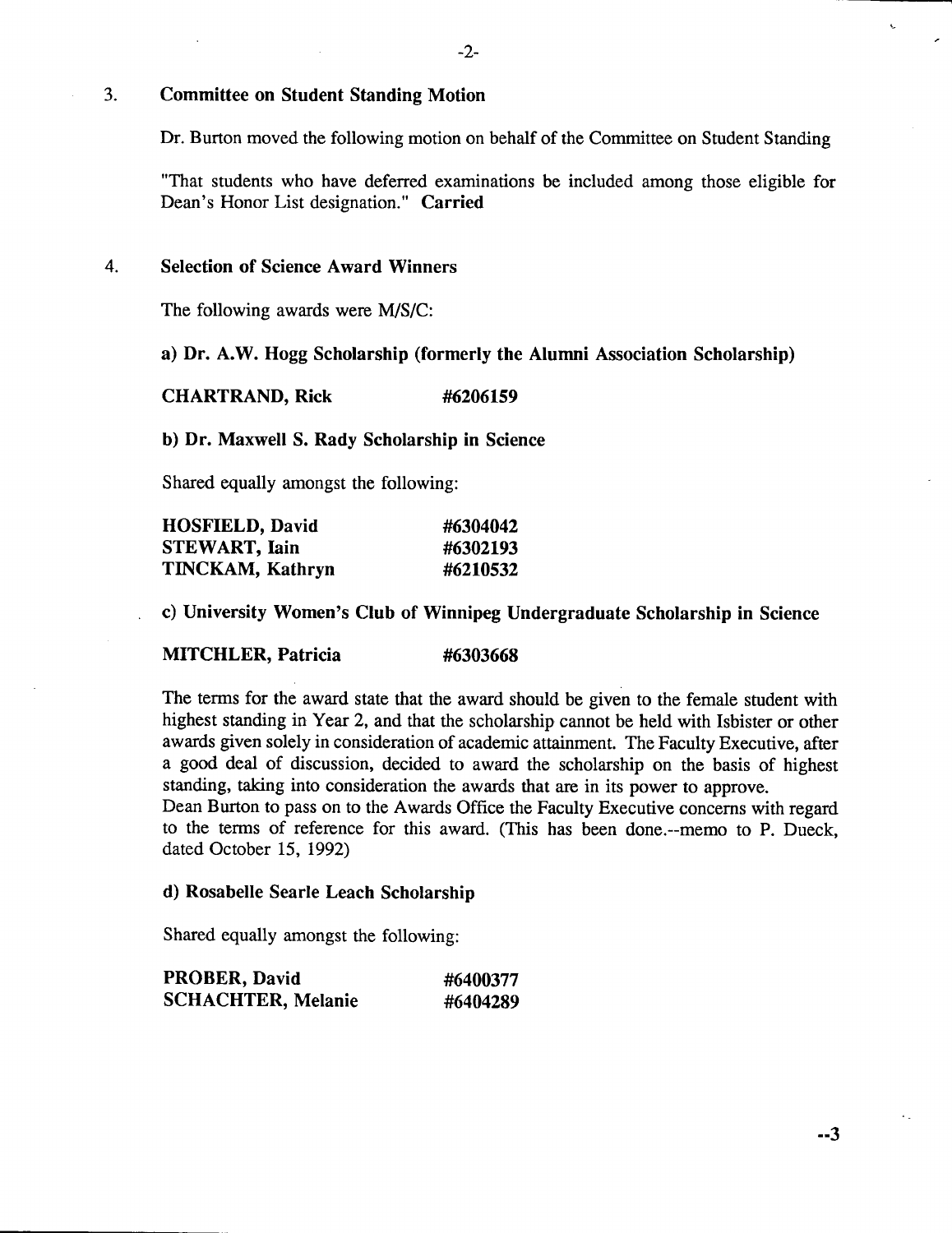# **e) Benjamin Cohen Scholarship and Isbister Undergraduate Scholarships**

Shared equally amongst the following:

| <b>HOSFIELD, David</b>         | #6304042 |
|--------------------------------|----------|
| <b>PROBER, David</b>           | #6400377 |
| <b>SCHACHTER, Melanie</b>      | #6404289 |
| <b>STEWART, Iain</b>           | #6302193 |
| <b>TINCKAM, Kathryn Joanne</b> | #6210532 |

#### *5.* **Other Business**

Dr. Arnason asked for a discussion on the Senate Regulations for deferred examinations. Problems occur when special exams must be prepared for one or two students in the large first year classes (i.e. 74.126). Other members expressed similar concerns and will get together to work up a position on this situation. Dean Burton to discuss with Prof. Anderson, Secretary of Senate, the best way to approach the problem.

As there was no further business meeting adjourned 12:00 noon.

## **Meeting of Monday, October 19, 1992, at 2:30 p.m. in 250 Allen**

This was a continuation of the meeting of Wednesday, October 14.

| Present: | D.N. Burton (Chair)       | P. Aitchison | A.N. Arnason  |
|----------|---------------------------|--------------|---------------|
|          | N. Chow                   | H. Cohen     | N. Hunter     |
|          | P. McClure<br>R. Sparling | K. Mount     | B.L. Sherriff |
| Regrets: | B. Bhakar                 | J.W.T. Dandy |               |

### 1. **Revision to Department of Zoology By-Laws**

This revision has been reviewed by the Senate Committee on Rules and Procedures.

It was *MIS/C:* 

That the revision to the Department of Zoology By-Laws be approved and forwarded to Faculty Council."

The revision is as follows:

"Adjunct Professors will be voting participants only on matters relevant to Graduate Studies."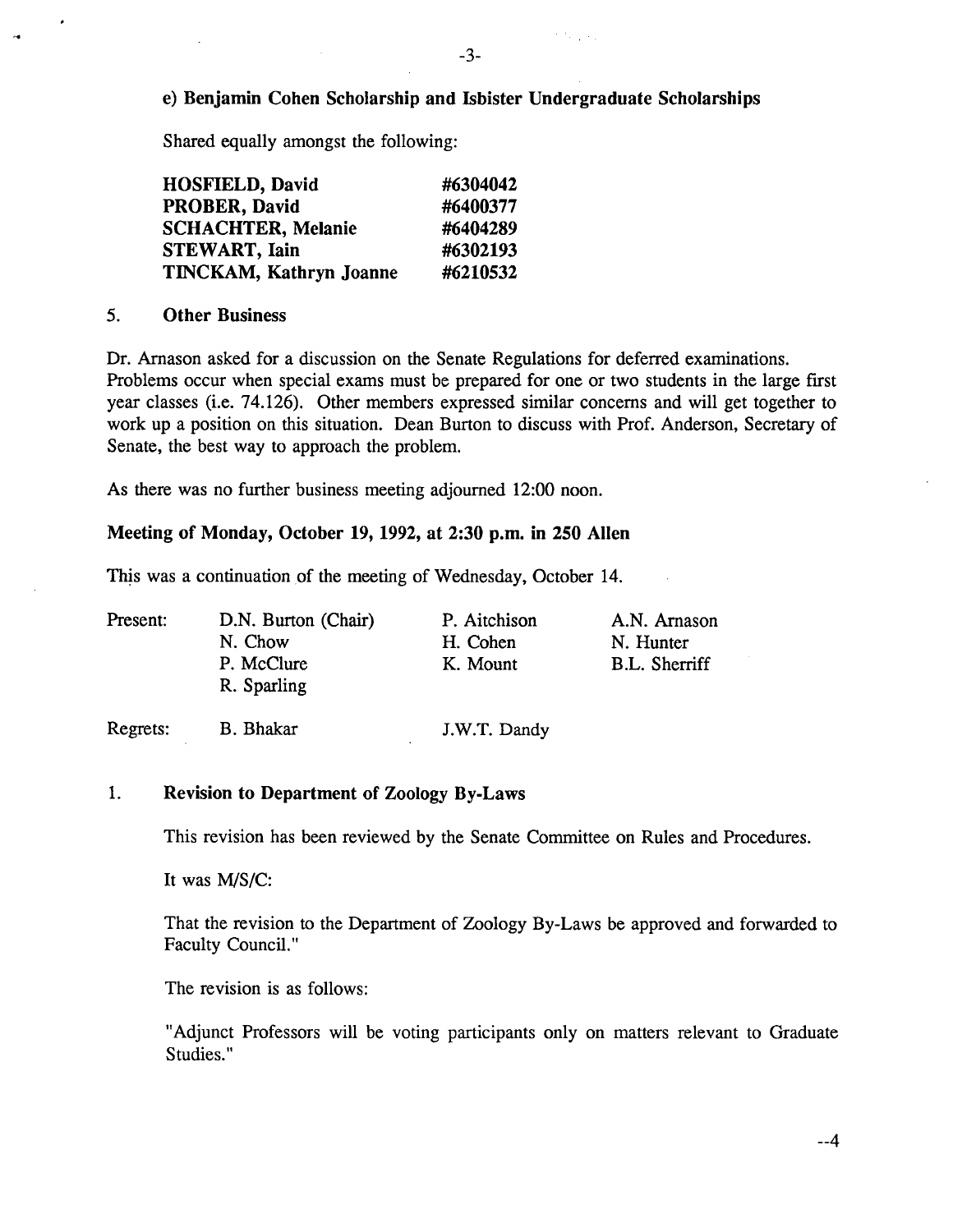#### $2.$ **Amendment to the Department of Physics By-Laws**

This amendment has been reviewed by the Senate Committee on Rules and Procedures.

It was M/S/C:

That the amendment to the Department of Physics By-Laws be approved and forwarded to Faculty Council."

The amendment is as follows:

"That the Council membership be amended to include one representative of the Faculty of Science Shops staff, said member to be elected yearly from and by the Science Shops staff."

#### $3<sub>1</sub>$ **Promotion Policies Document**

Dean Svenne reported on the process followed to arrive at the Promotion Policies Document. Dean Svenne moved the approval of the Promotion Policies Document on behalf of the Ad Hoc Committee of the Faculty Executive.

There followed a very thorough discussion of the document with the following motions being put forward.

It was *MIS/C:* 

"That under promotion from Associate to Full Professor, point 2, 1st bulleted item, the last sentence be changed to: **The forum for publication chosen by the candidate may also be taken into consideration."** 

It was *MIS:* 

"That the sentence, approved in the previous motion, be deleted."

This motion failed.

It was *MIS:* 

"That under Promotion Procedures, (a) last sentence, (The faculty member is also encouraged to consult with the dean on the matter of promotion.), be removed."

This motion failed.

It was *MIS:* 

"That under point 2, the 4th bulleted item referring to funding appearing in both the criteria for promotion to Associate and promotion to Full Professor, be removed." This motion failed.

 $-5$ 

 $\ddot{\phantom{a}}$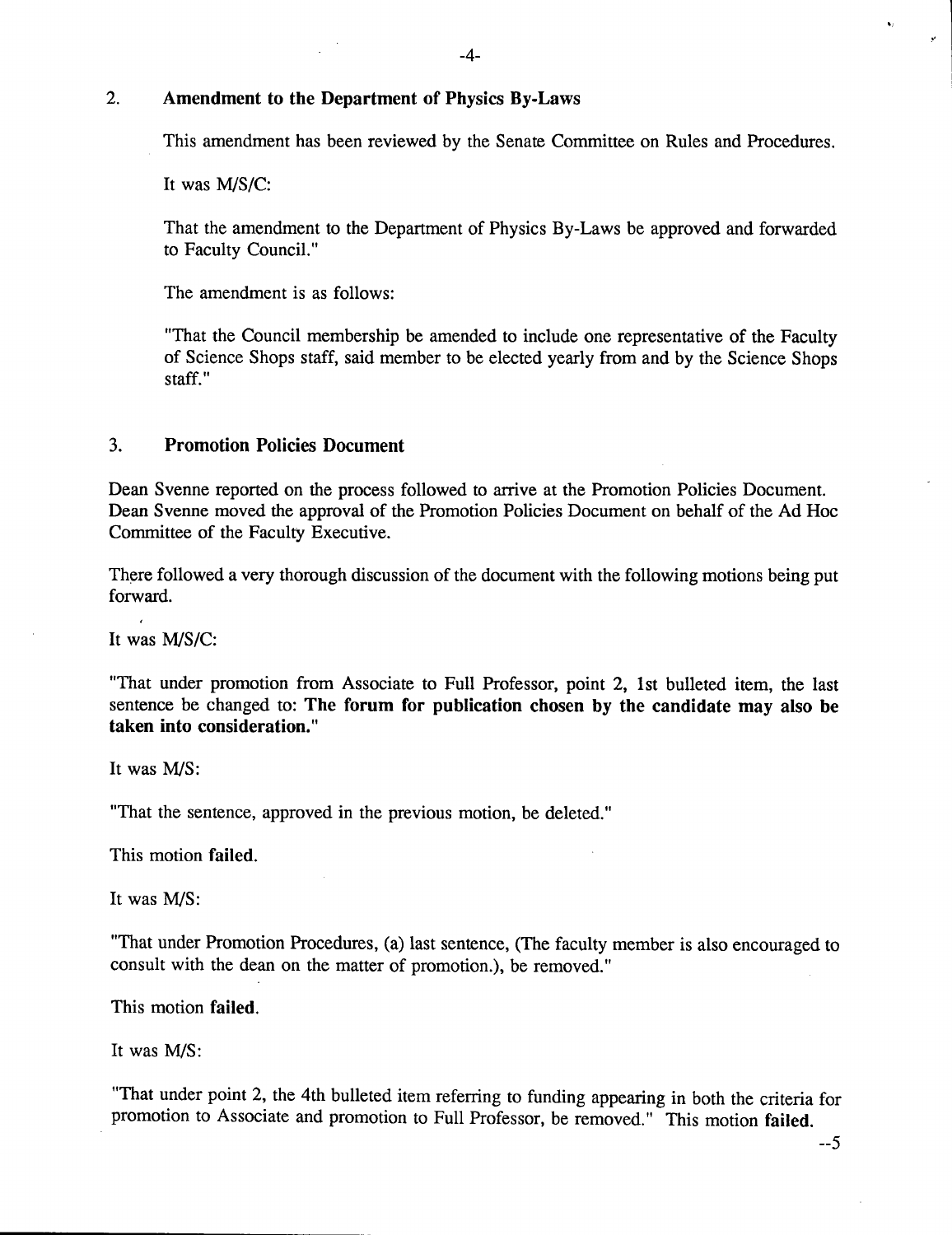The following motion **failed** for lack of a seconder:

"That another bulleted item be added to point 2 appearing in both the criteria for promotion to Associate and promotion to Full Professor, as follows: **The number of research students currently enrolled in a Masters or Ph.D. program where the candidate is the supervisor and the number of previous research students who have achieved Masters or Ph.D. degrees.** 

#### It was MIS/C:

"That another bulleted item be added under point 2 in both the criteria for promotion to Associate and promotion to Full Professor as follows: **Successful supervision of graduate students."** 

An editiorial change was made to the first paragraph under promotion procedures. The sentence "The following points are added for clarity:" was changed to: **"The following points are added:"** 

Motion:

"That the Academic Promotion Policies Document as amended be approved and forwarded to Faculty Council for its approval." Carried

During the Ad hoc committee's deliberations the following issues were raised which should be considered at another level. The Faculty Executive suggested these issues be passed on to Faculty Council for its advice.

1. There is needed a more rigorous and consistently applied process for evaluation of teaching in the Faculty than the one currently in place. There is sufficient research to establish that student evaluations of teaching can be made both reliable and valid and corrected for various extraneous factors, such as class size, gender of instructor and/or student, etc The committee is not convinced that our present system of evaluation meets these criteria. The Faculty Committee on Evaluation of Teaching is currently addressing this problem.

Consideration should be given to the promotion of exceptional individuals who cannot be  $2.$ adequately covered by generally-applicable criteria and weights. For example, should it be possible to promote a truly outstanding teacher who does **no** research? Or should there be some other mechanism in place to recognize such outstanding merit in only **one** of the academic attributes?

 $3.$ Should the Faculty have a policy of flexible distribution of work loads in the teaching, research and service categories, with appropriate recognition of merit according to the corresponding weights? That is the model outlined in the Aleamoni/Arreola workshop on a "comprehensive faculty evaluation system" that was recently held here on campus.

As there was no further business meeting adjourned *4:35* p.m.